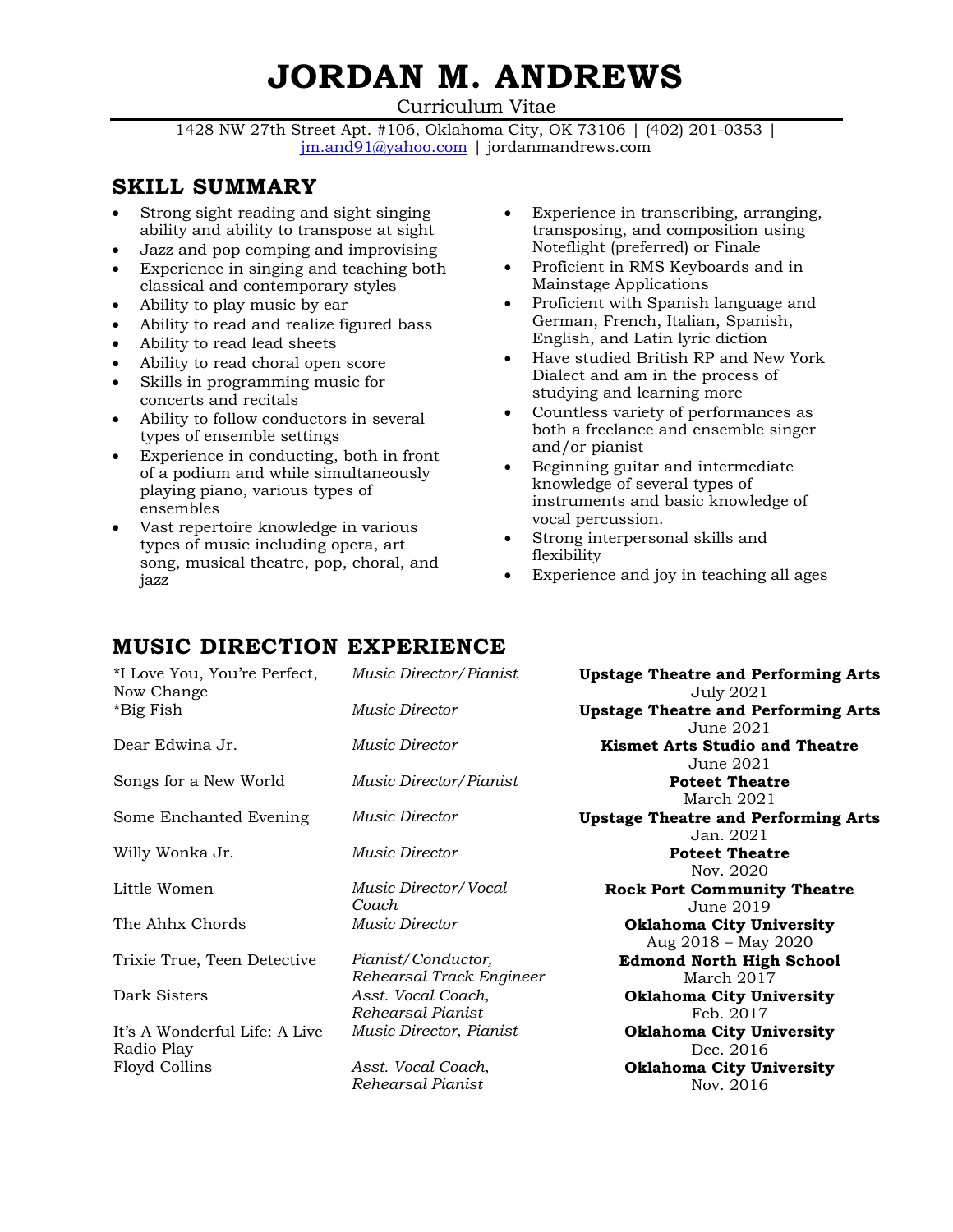The Little Mermaid *Music Director,*  Evita *Asst. Vocal Coach,* 

*Piano/Conductor Rehearsal Pianist, Keys 2* OCU OPERAtions *Music and Stage Director* **Oklahoma City University** 

RENT *Asst. Vocal Coach, Rehearsal Pianist, Keys 2*

## **PIT ORCHESTRA EXPERIENCE**

*2*

Oliver! *Keys 1* **Kismet Arts Studio & Theatre** Summer Stock – Austin *Rehearsal Pianist/Keys* 

Aug. 2018 **Long Center for the Performing Arts** July-Aug. 2017 Pippin *Keys 2* **Edmond North High School**  March 2016 Pippin *Keys 1* **Norman North High School** Nov. 2015 Urinetown: The Musical *Bass, Rehearsal Pianist* **Northwest Missouri State University** April 2014

**Rock Port Community Theatre** June 2016

**Oklahoma City University**  April 2016

Feb. 2016

**Oklahoma City University** Oct. 2015

## **PERFORMANCE EXPERIENCE**

| I Pagliacci                  | Chorus/Silvio Cover   | <b>Painted Sky Opera</b><br>June 2021                                 |
|------------------------------|-----------------------|-----------------------------------------------------------------------|
| As One <sup>*</sup>          | Hannah Before cover   | <b>Painted Sky Opera</b><br>May 2021                                  |
| La Traviata                  | Germont               | <b>Bayview Music Festival</b><br>(Contract cancelled due to COVID-19) |
| Die Fledermaus               | Eisenstein            | <b>Oklahoma City University</b><br>Feb. 2020                          |
| Carousel                     | Billy Bigelow         | <b>Upstage Theatre</b><br>Jan. 2020                                   |
| Amahl and the Night Visitors | King Melchior         | <b>Painted Sky Opera</b><br>Dec. 2018 & 2019                          |
| Lucia di Lammermoor          | Enrico                | <b>Oklahoma City University</b><br>Nov. 2019                          |
| Il barbiere di Siviglia      | Fiorello/Figaro cover | <b>Painted Sky Opera</b><br>Sept. 2019                                |
| Porgy and Bess               | Chorus/Dancer         | Cincinnati Opera<br><b>July 2019</b>                                  |
| Clean Slate                  | Fate 2                | <b>Ignition Arts</b><br>May 2019                                      |
| Gianni Schicchi              | Gianni Schicchi       | <b>Oklahoma City University</b><br>March 2019                         |
| L'amico Fritz                | David                 | <b>Oklahoma City University</b><br>March 2019                         |
| Side Show                    | Jake                  | <b>Oklahoma City University</b><br>Sept. 2018                         |
| Beauty and the Beast         | Beast                 | <b>Liberty Theatre</b><br><b>June 2018</b>                            |
| Handel's: The Messiah        | <b>Bass Soloist</b>   | <b>Canterbury Voices</b><br>Dec. 2017                                 |
| Walk                         | Professor/Ensemble    | <b>Fresh Paint</b><br>Nov. 2017                                       |
| Tosca                        | Carceriere            | <b>Painted Sky Opera</b><br>Sept. 2017                                |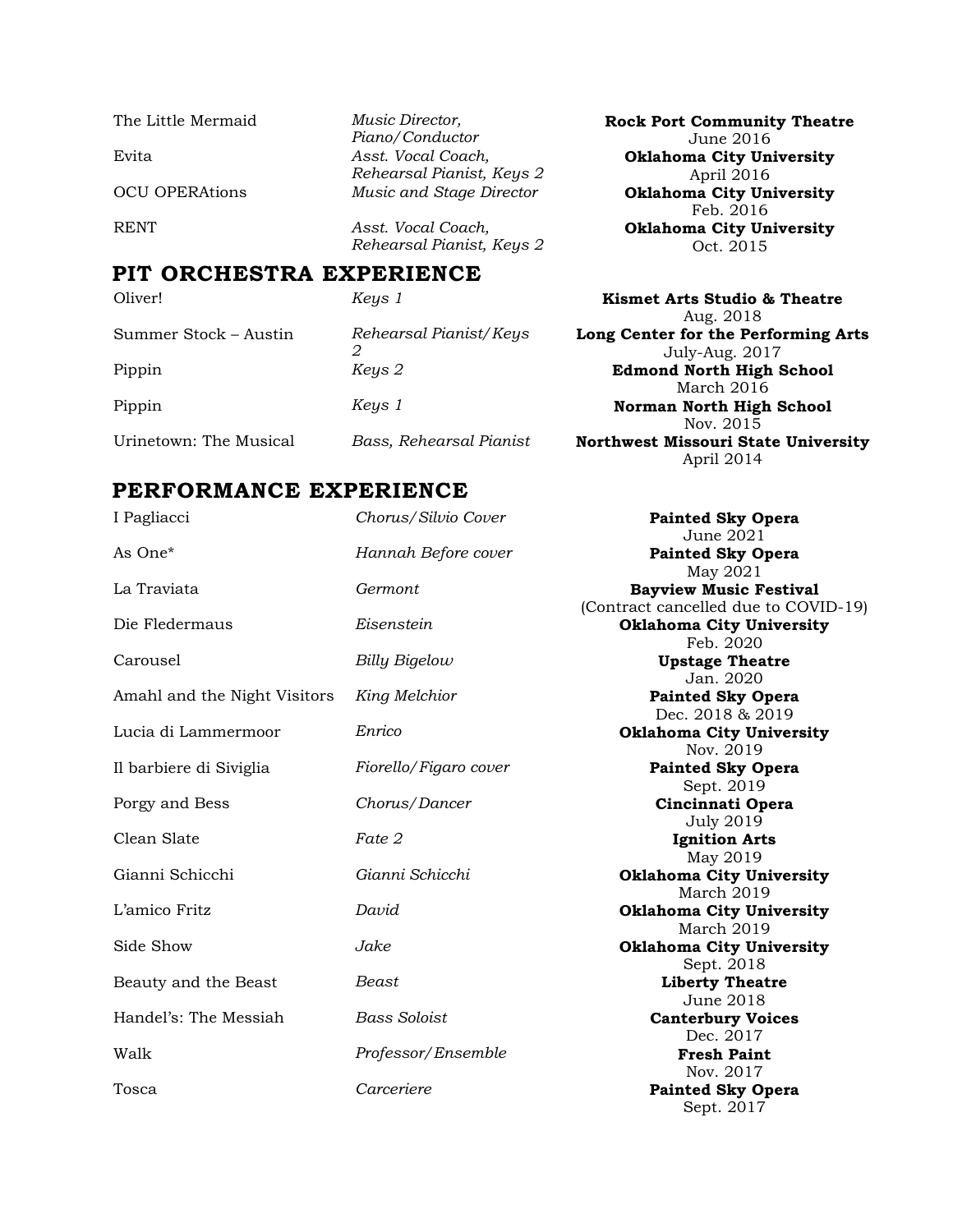| Shrek: The Musical           | Donkey              | <b>Liberty Theatre</b><br>June 2017  |
|------------------------------|---------------------|--------------------------------------|
| La Gioconda                  | Barnaba             | Oklahoma City University             |
|                              |                     | Sept. 2016                           |
| Into the Woods               | Cinderella's Prince | <b>Liberty Theatre</b>               |
|                              |                     | June 2015                            |
| Hairspray                    | Seaweed             | <b>Gladstone Theatre</b>             |
|                              |                     | July 2014                            |
| Oklahoma!                    | Ensemble            | <b>Northwest MO State University</b> |
|                              |                     | March 2012                           |
| Music Man                    | Ensemble            | <b>Northwest MO State University</b> |
|                              |                     | March 2010                           |
| *Denotes upcoming engagement |                     |                                      |

## **EDUCATION**

#### Oklahoma City University

Master of Music – Opera Performance; May 2020 Studied with Catherine McDaniel (voice), Jan McDaniel (coach), and Kristopher Kuss (dialects/acting); pianist for OKCU Jazz Ensemble

#### Oklahoma City University

Master of Music – Vocal Coaching; May 2017 Studied with Jan McDaniel (coaching mentor) and Catherine McDaniel (voice); pianist for OKCU Jazz Ensemble and various voice professors

#### Northwest Missouri State University

Bachelor of Arts – Music, Emphasis in Voice; August 2015 Studied with Brian Lanier (voice) and Anthony Olson (piano); involved in NWMSU Jazz Ensembles, Tower Choir, University Chorale, Madraliers, Celebration Show Choir, Marching Band, and Wind Symphony

## **MUSIC EMPLOYMENT HISTORY**

Collaborative Pianist, Northwest Missouri State University Music Camp June 2019

A week-long program where I played piano during the rehearsals/concerts for the middle and high school concert choir, show choir, faculty talent show, sectionals, and jazz band.

#### Staff Pianist, Oklahoma City University

Aug. 2017 – Present

Played regularly for voice lessons, recitals, masterclasses, and occasionally ensembles where piano was needed; frequently substituted for voice lessons, master classes, and functions covering every genre of vocal music: classical, opera, pop, and musical theatre, usually performing at sight.

Voice/Piano Teacher and Coach, Private and Virtually through Kismet Arts

Aug. 2016 – Present (Kismet Arts, Aug 2020 – Present)

Taught students the basics of voice and piano. Including how to read music, solfege, piano fingerings, basic anatomy, and other techniques for the instrument of choice. Coached singers on performance techniques, diction, repertoire suggestions, and other collaborative assistance.

Maier Scholar Singer, Central Presbyterian Church Aug. 2016 – May 2020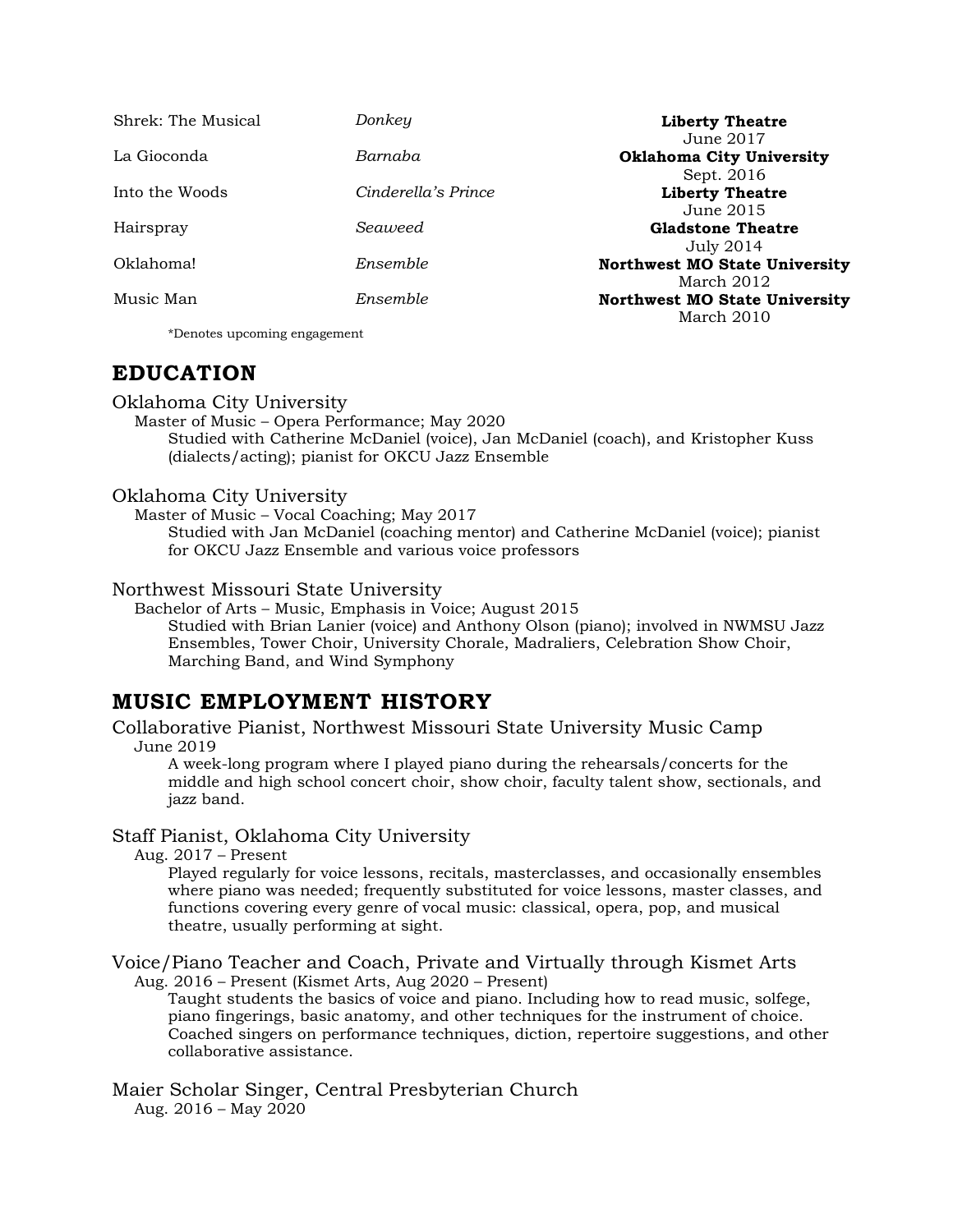Sang for the Chancel Choir during their 11am service and help with church community with their events such as dinners or holiday events. Occasionally, played piano for their services when the music director was not able to play.

#### Pianist, First Christian Church

Aug. 2014 – July 2015

Played piano for the early morning service which consists of mostly hymns and other music during offertory (most of the time improvised).

#### Accompanist, Northwest Missouri State University

Aug. 2009 – May 2015

Played regularly for voice lessons, recitals, during studio class, and other classes where piano was needed.

## **BUSINESS EMPLOYMENT**

#### Doordash Driver, Oklahoma City, OK

May 2020 – Present

Drove to restaurants upon request and delivered food to the customers that placed the order.

#### Postmates Driver, Oklahoma City, OK

May 2020 – Present

Drove to restaurants upon request and delivered food to the customers that placed the order.

#### Safe Rides Driver, Northwest Missouri State University

Aug. 2014 – July 2015

Provided a safe ride for students to travel around Maryville, MO. Drove on a route to and from either end of the town and picked up students at specific stops.

#### Desk Assistant, Northwest Missouri State University

Aug. 2012 – May 2015

Assisted students in the residence halls by providing items they needed (cleaning products, lockout keys, etc.), completing purchases, and answering questions as needed.

#### Residential Assistant, Northwest Missouri State University

Aug. 2011 – May 2012

Managed the residence hall desk and assisted students by providing items they needed (cleaning products, lockout keys, etc.), completing purchases, and answering questions as needed. Built resident community, developed interpersonal relationships, and helped to make students adapt to college life. Provided programming for the hall including educational events, games, etc. Made sure the halls were secure at specific hours of the day and observed and reported conflicts when they occur.

### **MASTERCLASSES**

Kristin Chenoweth – Voice April 2020 Justin John Moniz – Voice Feb. 2020 Daniel Belcher – Voice Sept. 2018 Bob James – Jazz Piano June 2014

## **AWARDS/HONORS**

National Association for Teachers of Singing – 1st Place Graduate Men Oct. 2018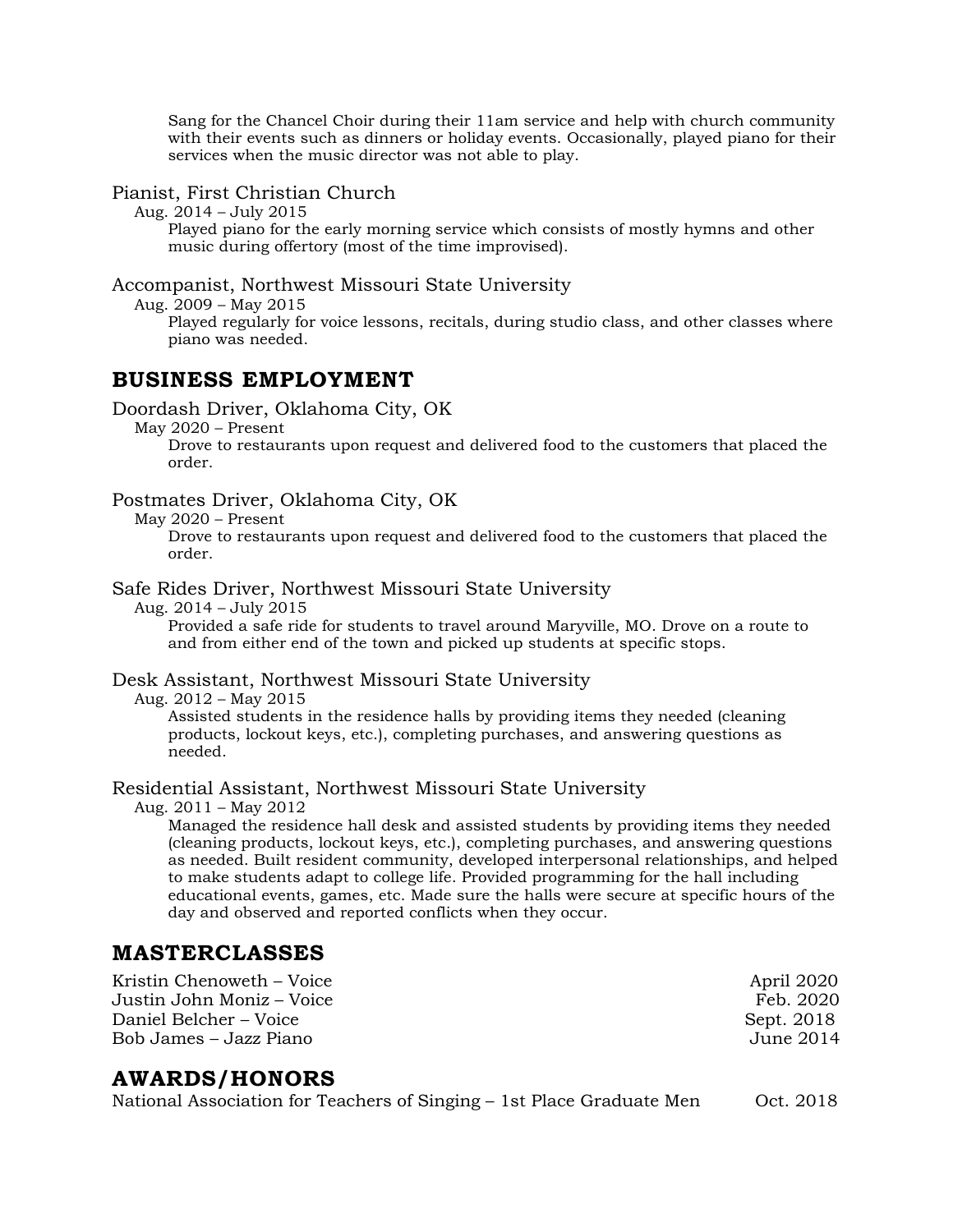## **MEMBERSHIPS**

National Association for Teachers of Singing 2021 – Present

American Guild of Musical Artists 2019 – Present

#### Opera on Tap – Oklahoma City

2017 – Present

Singer in opera-themed cabaret performances usually taking place in bars and smaller restaurant venues. Opera on Tap also allows its cast to perform short operas written by local composers and contacts some members for community events.

The City Cabaret – Oklahoma City

2016 – Present

Singer in musical theatre cabarets that followed specific themes discussed by the creative team. Typically, performances are held in smaller venues and occasionally the organization is asked to perform in local music festivals.

#### Phi Mu Alpha Sinfonia – Northwest Missouri State University, Upsilon Chi Chapter

2013-2015

Served as music director during the second year and final year as active member. Organized music events including community concerts for retirement homes and schools, joint concerts with Sigma Alpha Iota, and Kappa Kappa Psi, step sings after recitals, and rehearsal for concerts and fraternal events.

Kappa Kappa Psi – Northwest Missouri State University, Kappa Delta Chapter 2011-2015

Served as music director during time as an active member and helped organize concerts, joint concerts with Sigma Alpha Iota and Phi Mu Alpha Sinfonia, trips to help pep band events at smaller schools, and rehearsals for the aforementioned events and other fraternal events.

## **REFERENCES**

#### Jan McDaniel

Professor of Music, Wanda Bass School of Music at Oklahoma City University Music Director, Central Presbyterian Church

(405) 921-8747 [jmcdaniel@okcu.edu](mailto:jmcdaniel@okcu.edu)

#### Dr. David Herendeen

Professor of Music and Director of Opera and Music Theatre, Wanda Bass School of Music at Oklahoma City University (405) 361-2343

[dherendeen@okcu.edu](mailto:dherendeen@okcu.edu)

#### Dr. Brian Lanier

Professor of Music, Northwest Missouri State University (660) 853-8816 [blanier@nwmissouri.edu](mailto:blanier@nwmissouri.edu)